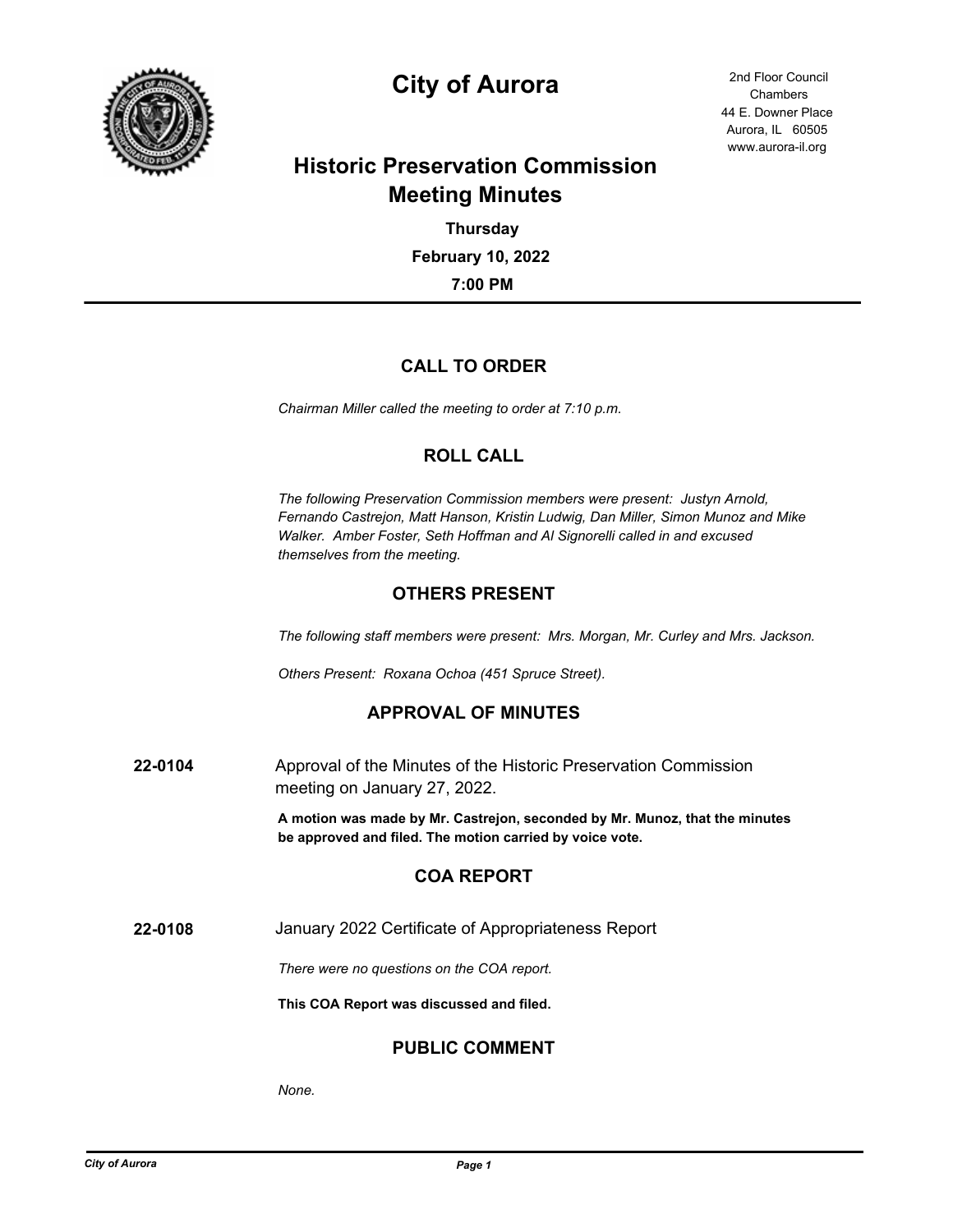#### **AGENDA**

**22-0012** Certificate of Appropriateness to demolish the current garage and build a new garage at 451 Spruce Street (Roxana Ochoa- 22-0012 - AU21/2-22.008-COA/HP- Ward 6)

> *Mrs. Morgan said the homeowners are here. I'll just kind of introduce it and bring them up as well. You should have all the pictures of what's being proposed in your packet. The home is in the Tanner District circa 1912. They are proposing to demolish the current garage that is deteriorated and appears unsafe and replace it with a new garage. Actually, I think it has been demolished. As you can see in the pictures, it was in a very, very poor unsafe condition. The current garage was a hipped roof with wide eaves and wood clapboard. The home is a front gabled with cornice returns molded ranking and wide eaves. The home is clad in wood siding. The new garage will*  be slightly larger at 16 by 24 and located in the same general location. The garage will *have a gabled roof with 12 inch overhand and boxed rafter. It will be clad in vinyl siding. There will be lights on the front and right side. There is one metal garage door and one six panel metal door on the side. A sliding window is also proposed on the side elevation. Per the guidelines, our policy is to have new construction come before the Commission, so staff is bringing it before the Commission. In general, I think staff feels that it appropriate. It fits in with the character. The synthetic siding has been approved by the Commission before when it's set back off the street and not as readily visible. Some of the ornamentation that we asked for was at the eaves. It is not the porkchop eaves that you see on most garages. The windows, it is a sliding window, but it's on the side so it's not really visible. Staff would note typically on the garage doors we've been asking for windows along the top just to appear a little more historic looking. Also to note that it does need to, per zoning, it will need to be slightly moved if they are not reusing the foundation.*

*Chairman Miller said can I ask a question about the zoning? I did some math on the plot of this lot and then I add like the 24 foot garage and the 30½ foot house, the 21 feet in front and I came up with only 9½ feet then between the house and the garage with a 5 foot setback from the back of the lot. Within that 9½ feet would also be the wooden deck. I wondered if that was enough room.*

*Mrs. Morgan said I don't think there is an issue between garage location and decks. The garage location and primary structures has to be, there is a certain requirement from code and our code would be taking a look at that.*

*Chairman Miller said I came up with 9½ feet between the garage and the back wall of the house, which seemed awfully close to me. This isn't the Zoning Board, so I don't know that we're able to grant a variance to this.*

*Mrs. Morgan said right. It is a building code requirement. I can't recall off the top of my head what the separation requirement is.*

*Mr. Curley said I think it is 3 feet.*

*Mrs. Morgan said 3 feet from primary structure to accessory.*

*Chairman Miller said so okay, it would meet.*

*I'm Roxana Ochoa from 451 Spruce Street.*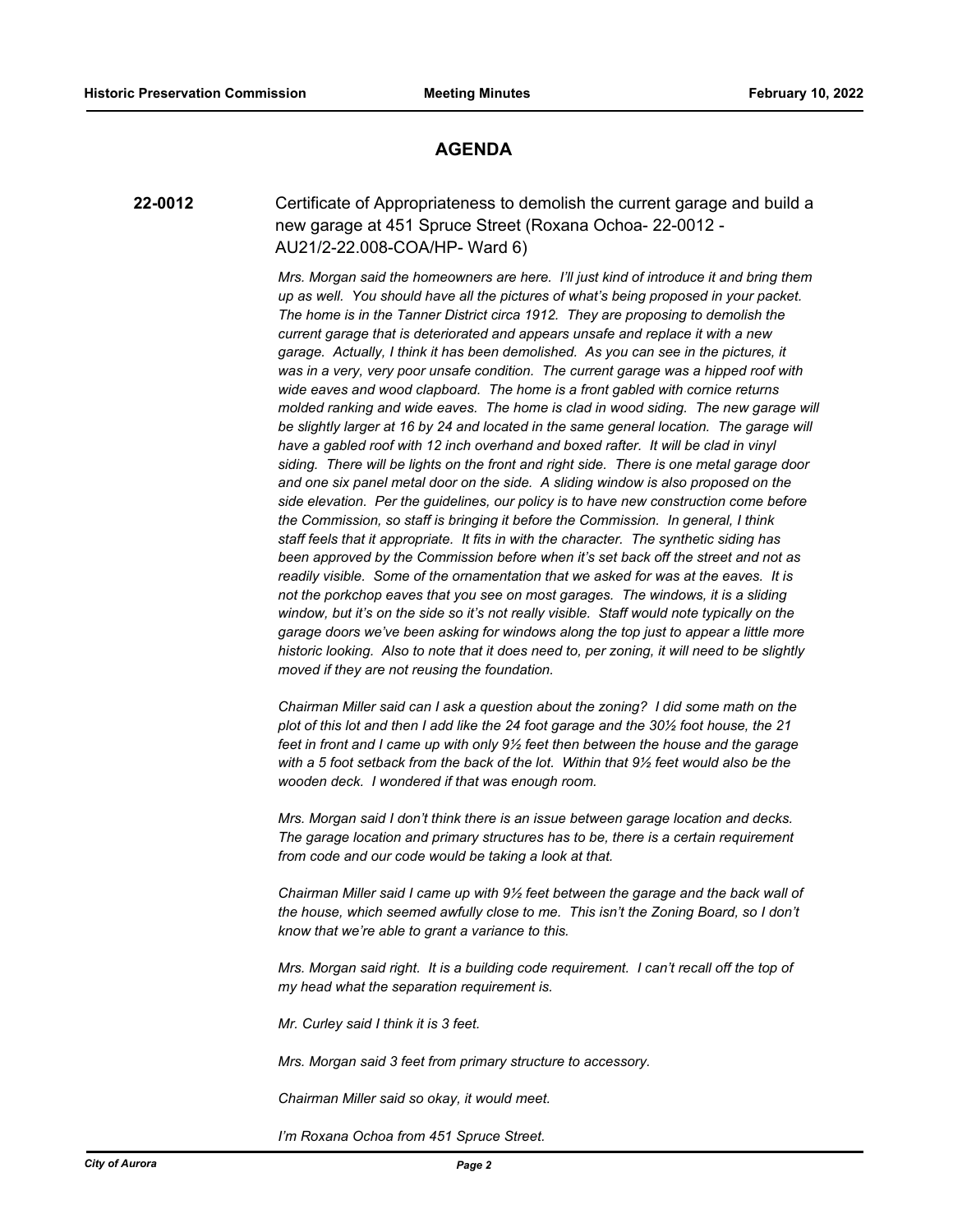*Chairman Miller said did you have anything to add to staff's presentation?*

*Ms. Ochoa said we don't have a deck in our back yard.*

*Chairman Miller said so maybe I misunderstood the plot then.*

*Ms. Ochoa said we demolished the deck when we got the permit for the new driveway pavement.*

*Chairman Miller said I like what you've done with the house. I think you removed the siding.*

*Ms. Ochoa said we rebuilt the siding. They removed the lead from the original paint. We did a new roof on the house as well, so we've been trying to work on it. With the last storm, it actually kind of knocked the garage over, so that's why it isn't there.*

*Chairman Miller said in this case, you may not recognize me, I happen to own the property behind you. So the fence in the back yard is my fence. I saw the garage was leaning. I was really glad you got that taken down.*

*Ms. Ochoa said it was a hazard, especially with the little one.*

*Chairman Miller said yes, it looked like a safety hazard.*

*Ms. Ochoa said we did try to get a contractor, but he cancelled on us. He said he didn't do historic districts, so that's why our permit wasn't completed.*

*Chairman Miller said in this case for a detached garage behind the house, we don't really require that it be all that historic, so we are allowing like the vinyl siding. Does the plan specify what the reveal on the vinyl is? Would it be like a 3 inch to match the house? Do you remember Roxana? Did you ask the contractor to put 3 inch reveal in the plan?*

*Ms. Ochoa said we did, but I don't know if he included it in the plan.*

*Chairman Miller said I think the house has 3 inch reveal wooden siding on it.*

*Ms. Ochoa said yes.*

*Chairman Miller said often although the siding on the garage can be vinyl, we ask that the reveal kind of mimic the style of the house.*

*Ms. Ochoa said okay.*

*Chairman Miller said does anyone else have any questions about the design of the garage? Also could we note for the record we have Kristin Ludwig here. Does anyone have any other questions for the homeowners? No. Okay. I don't have any issues with the plan. I would just specify the 3 inch vinyl siding and the decorative door like Jill said. Then, I guess, the setbacks from the sides of the lots, if you are pouring a new foundation, it would make you move it a little bit.*

*Mrs. Morgan said are you reusing the foundation?*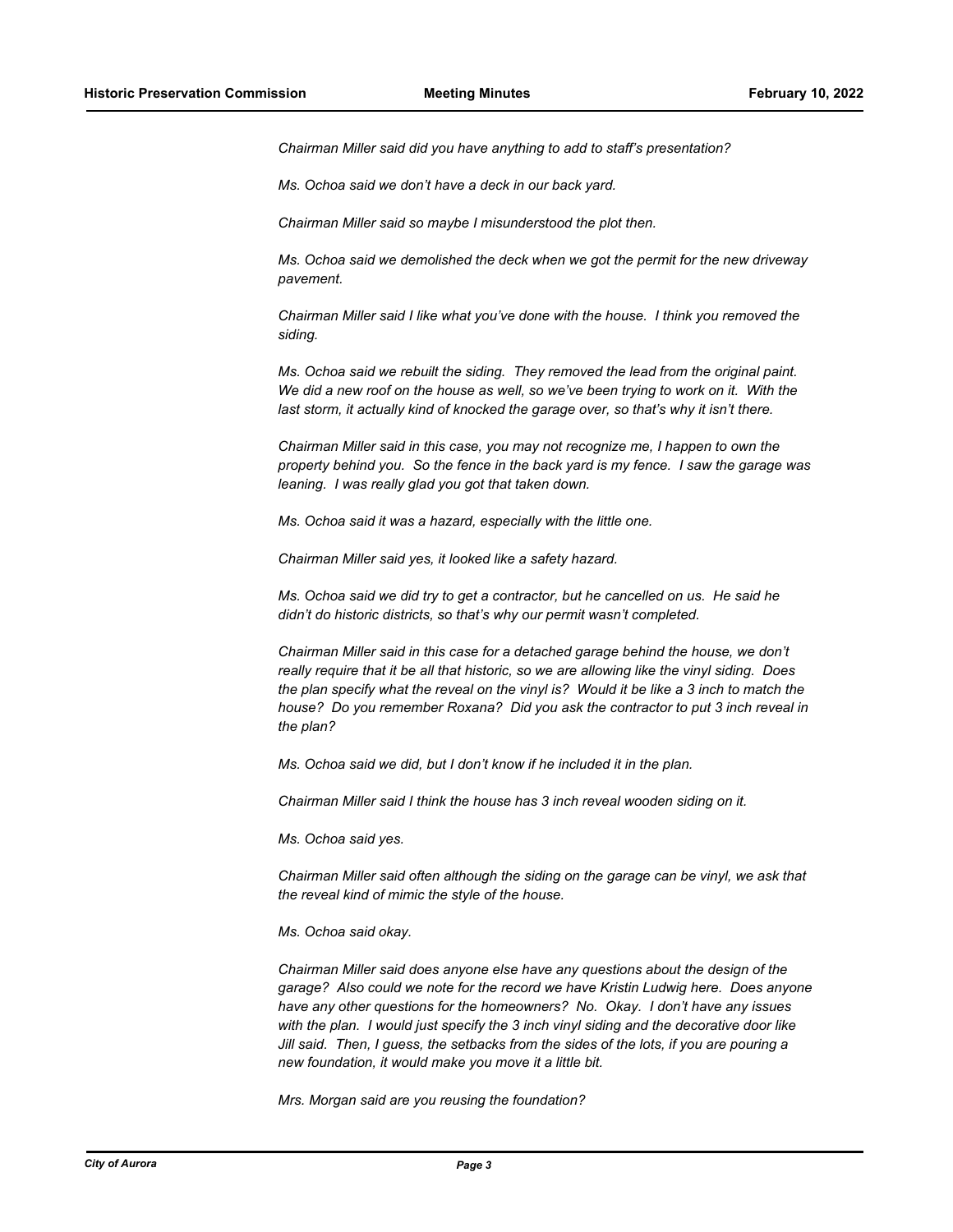*Ms. Ochoa said we are going to reuse it.*

*Chairman Miller said you're reusing the foundation?*

*Mr. Ochoa said we will probably do a new one.*

*Chairman Miller said yes, because the new garage will be a different size than the old one.*

*Mrs. Morgan said if you repour it, you just need to make sure it is 3 feet from the property line per zoning, so you will shift it a little bit.*

*Mr. Ochoa said so it is 3 from the side and 5 from the back?*

*Mrs. Morgan said 3 from the side and 5 from the back, yes.*

*Chairman Miller said and if the location is an issue, I guess you'd have to talk to zoning. When I looked at, I thought it moved the garage a little bit closer to the house. That's up to you, I guess, if you feel that's too close or not. I don't have any other questions.*

*MOTION OF APPROVAL WAS MADE BY: Mike Walker MOTION SECONDED BY: Fernando Castrejon AYES: Justyn Arnold, Fernando Castrejon, Kristin Ludwig, Dan Miller, Simon Munoz, Mike Walker*

*NAYS: None*

*Chairman Miller said I might also add in, I forgot in this one, for the garages, I also like for us to at least discuss the tearing down of the garage. I think as per the guidelines, we really should approve the demolition. In this case, the garage was already down and there was no question that this needed to come down. It was actually falling. But I would at least like that on the record that the original garage needed to come down. It was literally falling. I would not find that that particular garage was a historical artifact contributing to the historic nature of the district. It was old, but I wasn't calling it something historic that needs to be reproduced. Just so that's on the record. I forgot to bring it up.*

**A motion was made by Mr. Walker, seconded by Mr. Castrejon, that this agenda item be approved. The motion carried.**

[22-0109](http://aurora-il.legistar.com/gateway.aspx?m=l&id=/matter.aspx?key=11198) Existing Residential Building Codes Training for Historic Preservation Commission.

> *Mr. Curley said I'm going to blow through some slides very quickly. I had attempted to pare this down a lot today, but unfortunately, we're looking at a PDF presentation that we gave in 2015 or 2016. What we wanted to talk about today is a follow up to our existing building code presentation I made 3 months ago, which was commercial. There are similar tools in the residential code book that we would like to see used more often, and as you can see, we've talked about this publicly before what we'd be willing to do. I just wanted to share with the Commission what the tools are and how they work. It is a little simpler than the commercial one. Hopefully I demonstrate that today. I'm going to use a, I think this is 448 Wilder, I'm going to use the Eugene Malmer home as an example. It is a completely made up project, but I just wanted to try and demonstrate, especially the way the definitions work, because at first blush a lot of people don't think this is helpful, but if you understand the definitions and if the*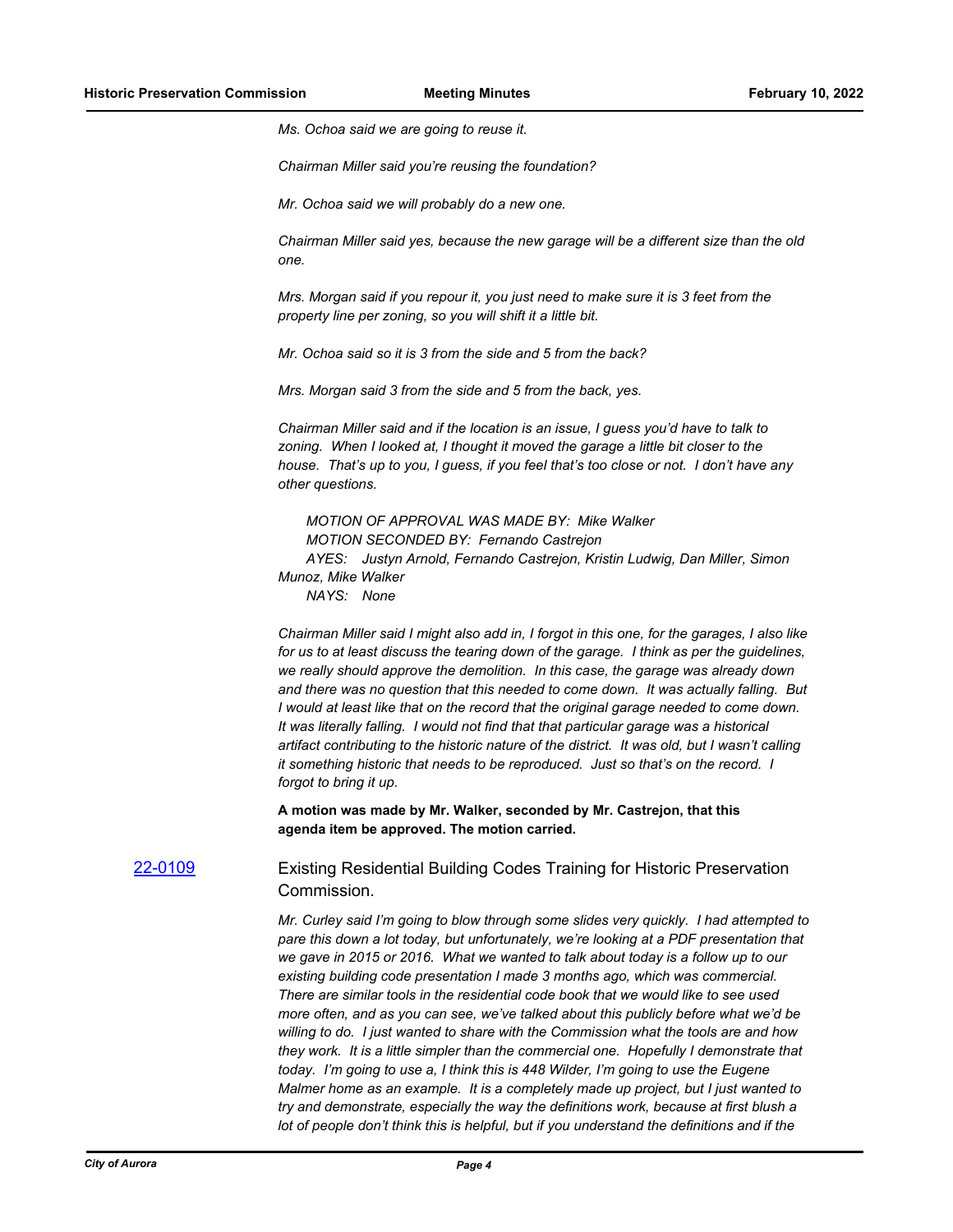*code official understands the definitions and the design professional understands the definitions, it actually can help. That's what I really wanted to stress. This is a lot of text too. This is exactly the same benefits that I talked about for the commercial. The thing I would stress is that if the municipal reaction to a remodeling project is not easily understood or predictable, it turns away projects. That's the simplest way I can put it. I feel it is incumbent upon us to try to shepherd people into understanding that we are allowing the flexibility of the existing building codes and, frankly, we end up coaching people on how to use it. I'm literally talking to two different towns in Kansas this month because they've heard about how we use the existing building code. Here is some history. I jumped ahead here, but the predictability, again, in the middle of the page there, is a really important part of getting people to use this. That's been demonstrated by many states and I'm sure many municipalities. That's a quote from the New Jersey Sub-Code adoption in, I think it was, the late 90's. It's a little history. Here is a little history of the Aurora codes. I'm not going to go into this. I just want to pay attention to that second row. So essentially when the codes first were adopted in our region, there was an area standard for how much things changed is how much they'd have to comply. Based on the definitions that existed at the time, it was very difficult to use. Eventually, it transitioned into a cost, a replacement cost standard. That proved very difficult to use and to prove between the design professionals, the contractors and the building officials. So they kind of went back, ultimately, in the ICC.* There's a bunch of history. I'll just send you guys this email. It might be *interesting for somebody to see a little bit of the history of the codes here. I want to talk about where we landed. This presentation is based on the 2015 code, which we are under now. We are starting to work on adopting the 2021. As I mentioned last time, kind of the way that we look at it in the Building Department here is that our necessity for the change needs to be greater than the suffering that's caused, like that kind of idea of proportionality. You'll see that, again, I kind of stressed that in this kind of graphic that you are familiar with from last time. In the residential code book, there was one method, which if you remember, was called the performance method, which had all the math and all those little bars that I was showing and then moving some up. That's not really applicable to the residential, so it's not available to single family residential. What single family residential would lean on primarily is called the work area method, so that's what I'm going to talk about. As the work gets more intense, the code response gets more intense. What that means if you're not doing a lot, you're not going to be asked to do a lot with respect to the existing conditions. The definitions that are defined in this Appendix J are repairs, renovations, Level 2 alterations, Level 3 reconstruction or extensive alterations and then there is also some retroactive requirements. There are some things that when we're invited into the project through a permit we have to ask for. Primarily those are smoke detectors and carbon monoxide, which some of that involves the state laws, which are required anyway, but if they are not there, we have to ask for them. So there is some retroactive kind of baseline that needs to happen and then based on how intense the project is, the code will define how much you need to change on the existing or how much of the existing, you might get the match if you are replacing something. Again, I'll go real quick through this, put repairs is really pretty self-explanatory. You are repairing something that's there or patching, maintaining something that exists. Level 1 renovations generally are not reconfiguring the space. That's the larger kind of threshold there. I'll get back into this when we can look at an actual floor plan and talk about it a little more. Level 2 alteration is basically what you are trying to get to when you are using this tool. The Level 3 alteration pushes too close to being a new construction. The repairs are relatively simple and generally, well some repairs you don't even require a permit anyway, so we are not even really talking about it. This is the area everyone focuses on because that's where you want to get to get your larger remodels to have a more reasonable code response. The definitions here, again, it*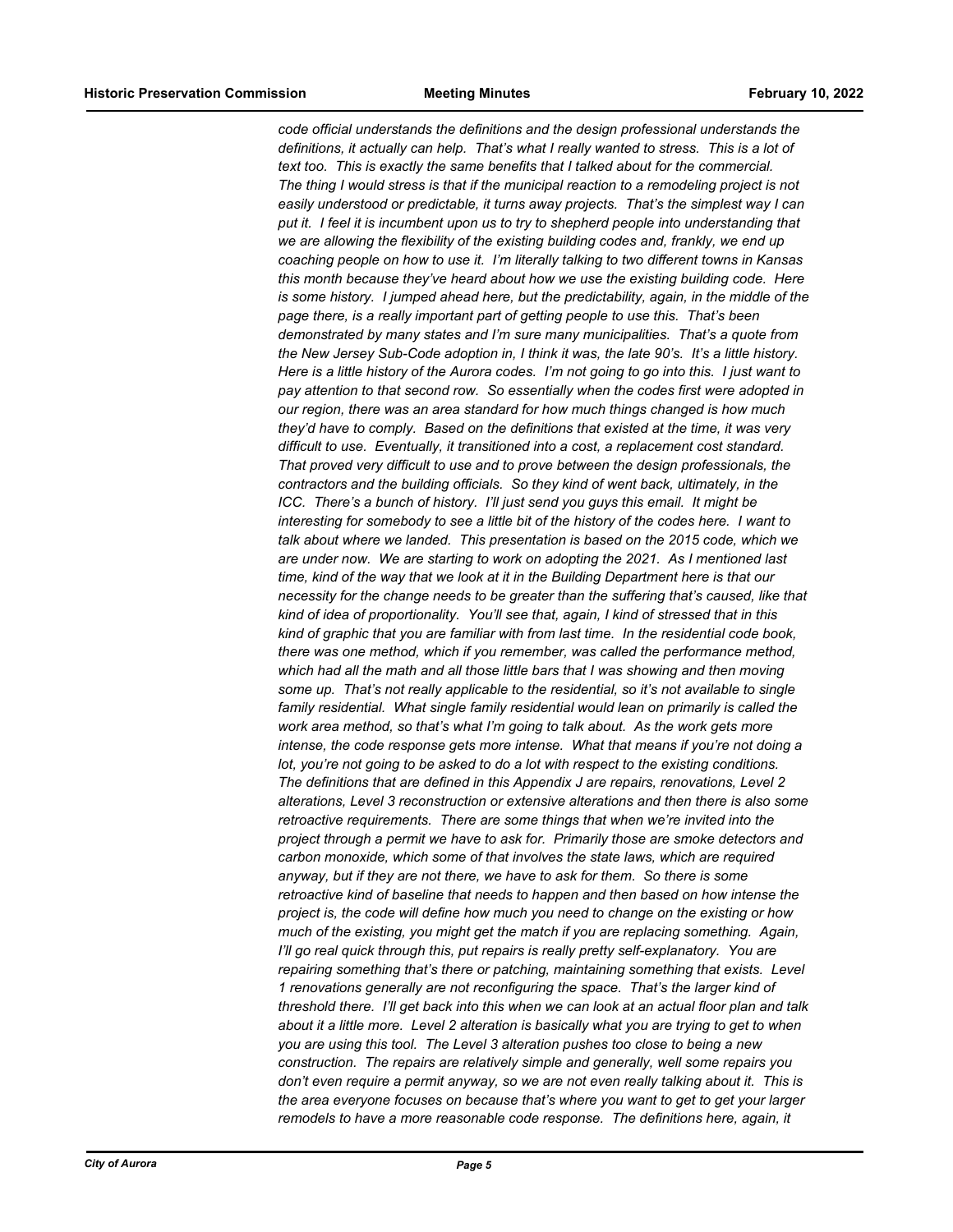*came back full circle to work area, but there are a lot of exceptions in how that work area is defined. I'm going to show you those as we go forward. It's not as large of an area as you might at first blush think. Then reconstruction and extensive alteration, again, it gets closer to what the new code requirements would be. Again here, our project, our Malmer project on Wilder, 448 Wilder. It's a Tudor Revival, a lot of arts and craftsman details inside. It really looks like a nice home from the drawings I could find. But I wanted to highlight kind of the key definitions here. Part of the other presentation was for design professionals and code officials. I'm just suggesting some things to help the process work better. For key definitions, the work area is probably the largest and most important definition that most people at first blush do not, in my opinion, apply correctly. So the work area, and the most important part of this is in the second sentence there, I think, the work area excludes other portions of the building where incidental work entailed by the intended work must be performed, and portions of the building where work not initially intended by the owner is specifically required by these provisions for a renovation. I'll go through an example of this. Just like I mentioned in the existing building code, I need a design professional to work with on this. We're generally, for these larger remodeling projects, we are requiring it already anyway, but I need someone who can work through the codes with us so that we can come to an agreement, generally before any documents are prepared is what I always suggest. So sending, asking one of my inspectors to go out there an look at and determine everything without the ability to look at the project as a whole, figure out the percentage of area that's included and then let them make a determination on the percentages is not the way I want to manage the project so that we can use the tool to its largest benefit. That owner intention is a very important part of that definition. In addition to that, the exception is another area I've seen in particular inspectors argue that the area is bigger than I want to argue is that if the work is exclusively plumbing, mechanical or electrical, as you can imagine, you are going to be traversing things in your basement to do any remodeling on your first floor, sometimes even on your second floor. Maybe you need to work on some electrical things. If you are not remodeling the basement, that's not an area of work. But that's not generally the first blush of people that are looking at this tool. In addition to that, if arguably areas of a project that are happening or two projects that are happening simultaneously, do not have to be considered one project. So if you are doing a small amount of work in a couple of bedrooms, I'll show you an example in a second, and you happen to be doing a lot of work in another area of the building, it's possible that the fact that one area could be classified as a Level 1 alteration, it might benefit the project by not including that in the larger work area for the Area 2. There is a little bit of complexity in the definitions, but you have to work those in order to get the largest benefit of the tool. We talked about this last time, the purpose of the existing building codes and the fact that they are still compliant is what that slide was about. In Appendix J, there is a technically infeasible clause on the bottom there. As an example, we run into this all the time with stairs, again, if you ask my framing inspector to go out there and say I've got to have 6 foot to 8 foot headroom at your stair and then he'll come back to the office and we'll talk about it and say well there's a section here that tells you you don't have to get that if it means you have to reframe the whole first floor and that there's really nothing that justifies us asking for that. So this is the tool that gets you toward the reasonable answer, so I'd like to see it used more often. This is a little history of housing units that have been in Aurora and several of kind of the code changes or maybe technology changes that have happened over time. Generally this is census data. The blue bars are the existing units at that year. The red or orange is the number that expanded in that decade. Then all of the verbiage there starts with knob and tube wiring, the introduction of BX in the National Electrical Codes, spacing of outlets, handrail heights, stair widths, ceiling heights, guard heights, egress window sizes, egress windowsill heights, stair widths. Outlet spacing changed again. Egress*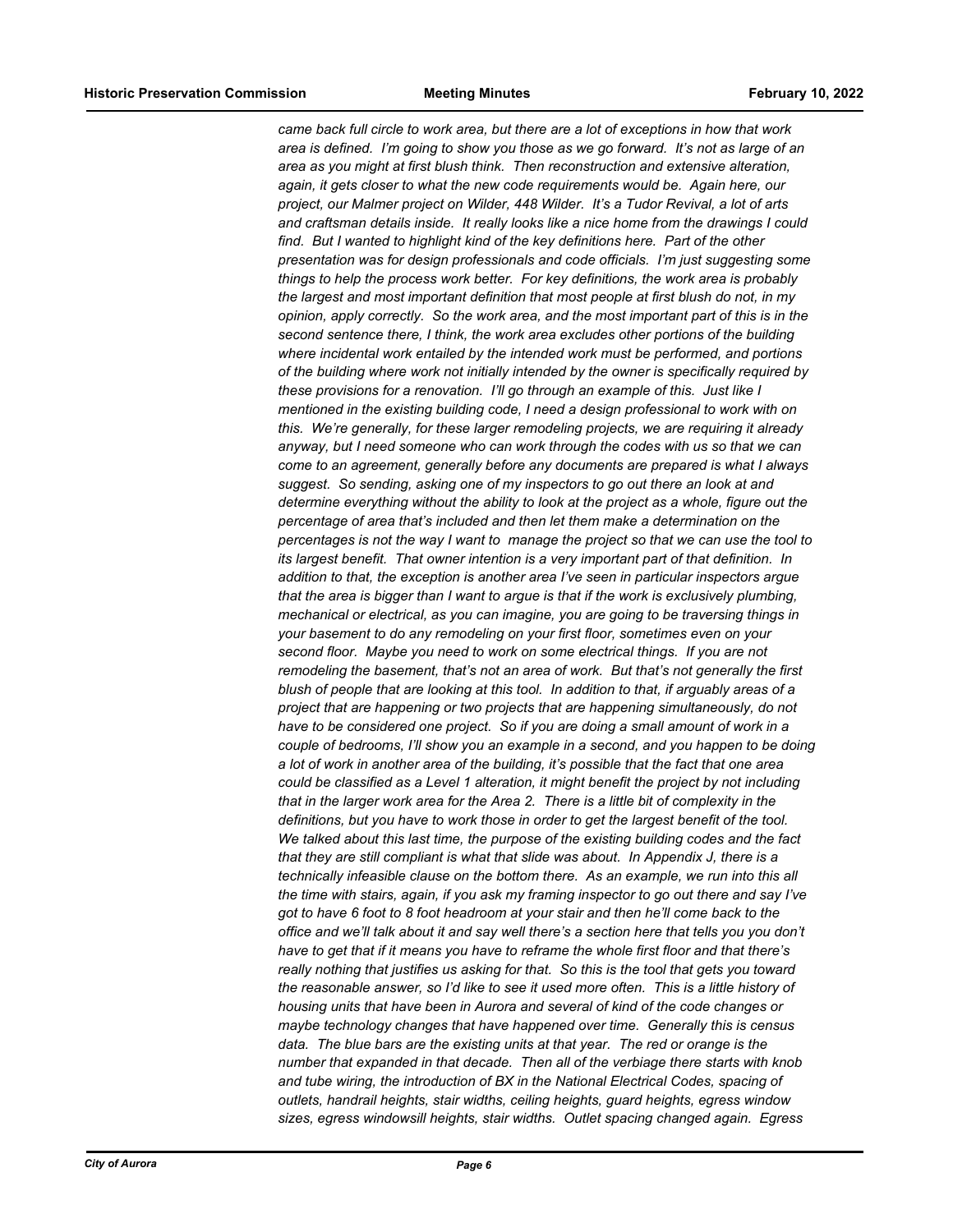*windows sizes changed again. Stair rise and run geometry changed. GIF's are introduced. Stair geometry changes again. AFCI arch vaults was introduced in bedrooms and the arch vaults was introduced. It just gives you an idea of the things that have changed over time and what might be impacted and how they might relate to the kind of the age of some of the structures we're talking about. So kind of getting to the meat of the matter here, again, this is that house on Wilder and, again, a completely made up project. I intentionally did some things to try and demonstrate a couple of these things there. Again, if we were to hand this to one of our inspectors, I think their knee jerk would be this is over 50%. They're planning on, in the upper left, they are planning on doing a powder room, they are planning on remodeling a kitchen, they're changing a little bit of a stair. Then on the upper right, there looks like a master suite remodeling and a couple of bedrooms that are being remodeled to the left of that and then the basement is in the lower left and, again, my assumption is most people would say the basement is in because there's going to be plumbing work, electrical work and there is a stair modification that's being done by the first floor. At first blush, I think some people might think that that's over 50% and then you're going to meet new code. This is trying to demonstrate. The definition of, in the basement here on the left portion of the basement, which is, again, the lower left slide, any of the work there would have been overhead, only plumbing and electric I'm surmising, so that should be cut out because of that definition. Additionally, the other work that's in the basement was not what the intention of the owner was. They're intention was not to change the stair. Their intention was to remodel the kitchen upstairs and it resulted in something changing on the stairs. So I think there's an argument to be made that that may not be included in the area too. So I would argue that the area is really more like this, which is clearly less than 50%. Additionally, the 2 bedrooms, again the upper right slide here, the 2 bedrooms on the left of that slide and the lower and left of this slide are kind of the mirrored bedrooms there. I'm not showing any large amount of work there. I'm suggesting it's more minor work, maybe there is some electrical work. It looks like I am enclosing a door there. It's possible you could make the argument that that is a separate project from the large remodeling and maybe not include it in that work and not make those 2 rooms specifically meet the Level 2 requirements, but only the Level 1 requirements. Again, I'm suggesting that those 2 bedrooms are not a reconfiguration, but they could qualify for Level 1. So those 2 bedrooms would fall into the lighter yellow, the second column from the left, and the kitchen, master suite remodeling parts would fall into the Level 2 alternations, the kind of goldenrod one, the third column on the right. I won't go into all these things, but the code prescriptively kind of tells you what happens in each one of those levels and I've broken it out by what the trade here is, so this is what happens framing-wise, and I summarized this under the slide at the end. This is what happens electrically, plumbing and mechanically. All told, the way the code reaction would be here the way I'm describing this would be there's a retroactive compliance requirement for smoke detection and CO detection. There are some repair requirements for any glazing to meet an anti-shatter, the tempered glass requirements. If there were replacement windows, they'd need to meet the state energy code. That's the state stuff. I'm just adding that in so people remember. There are some other requirements. Electrically, if anything's over-fused, you need to change the fuse out to a safety fuse. For the renovation portion, which would be the 2 bedrooms that mirror each other, the outlet spacing could remain the way they were, but whatever you added would need to meet AFCI and GFCI. I focus a lot on electrical here because electrical is the one I argue about with everyone the most. There's arguments to be made on what's smart and what's the smartest thing to do when you've got a wall open, but I'm trying to just lay the groundwork on what the codes say. Then the alteration items that would be required, again, I forgot the powder room before, but the powder room, the kitchen remodel and the master suite. In the kitchen, you'd have to have a minimum of 2 duplex outlets.*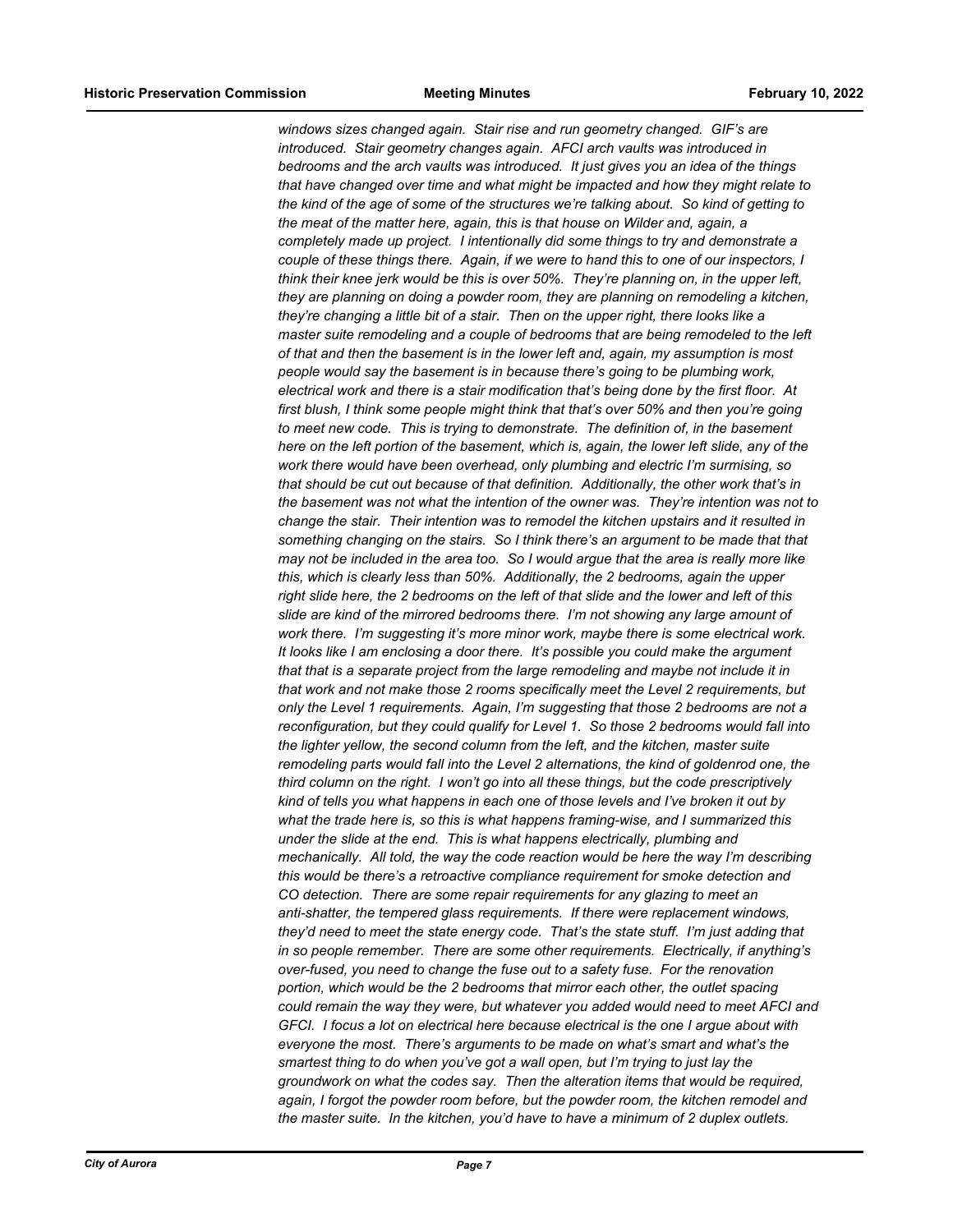*They do need to be GFI. Again, you don't see a spacing requirement here, so Level 2 lets you stay, I don't remember the years, but I believe the spacing requirements changed somewhere in the teens and then the 20's I want to say, so anything earlier than 1920, the spacing of the outlets is incorrect according to today's codes. If you are not remodeling the house extensively, it's possible you don't have to deal with adding them. It might be smart, but the code would allow you to not do it if you're not doing a major extensive remodel. The powder room, same thing. Master suite, same thing. If there's a panel, this is another thing that I frequently argue about for code compliance, not necessarily about homes, it would be anything, but anytime an electrician sees a panel that doesn't have the right clearance, again, by today's standards in front of it, they want it fixed because if someone is going in that panel to add some circuitry somewhere else, they want the panel to now comply. That's not what this code says. This code says that if the panels in the area work, that's when you have to make it comply. It's a big distinction in my mind. The stair geometry, that one, I think we've gotten it hammered into our staff's noggins well enough to understand we're not going to require you to reframe a floor because you have to meet today's stair geometry requirements. As that little graph showed, I think the geometry has changed 3 times at least on that graph. In fact, it actually went up and down, believe it or not, somewhere in there. It actually got harder, it got easier, then got harder again today. The last thing I had here was kind of, again, trying to coach code official and design professionals on how to use the tool. I was probably discombobulated. I'm sorry my tech stuff didn't work. I'd be happy to share with you what I was actually going to show you today in a little better order if you'd like.*

*Chairman Miller said thanks for bringing this. I just wanted to back up a moment. The tools you are showing us would really be helpful when there's an older home that may have a lot of things that aren't up to modern code just because of when it was built and there's some major interior renovation that requires like inspection. So we are really talking about interior renovations?*

*Mr. Curley said yes.*

*Chairman Miller said okay. This might help someone who's doing quite a bit of investment in an older home to help them get through the process.*

*Mr. Curley said we do use these tools more like on a one off basis a lot in working with Jill on exterior stuff with respect to historic guardrail heights, historic guard spacing, handrail heights, so it does get into exterior stuff, but this would be the tool that shows you hey you can actually replace what was there. We just need a little bit of a level of comfort to convince ourselves that was what was there. Another important tool and probably some of the stuff that I've got in here for the code officials, and part of why the historic stuff is in here, my staff needs to understand what the history was. Six inch spacing for guards was happening, I think, into the 80's I want to say, so there's a lot of historic interior and exterior guardrails that don't meet, again, today's standards, but if they are maintained appropriately, the stairs aren't changed at all, they should be allowed to remain. There are some tools that would allow you to even replace them with like if you could convince yourself essentially that that's what was there when it was built.*

*Chairman Miller said that could be the case with some older homes. They would have railings that were lower than what you normally see now.*

*Mr. Curley said right.*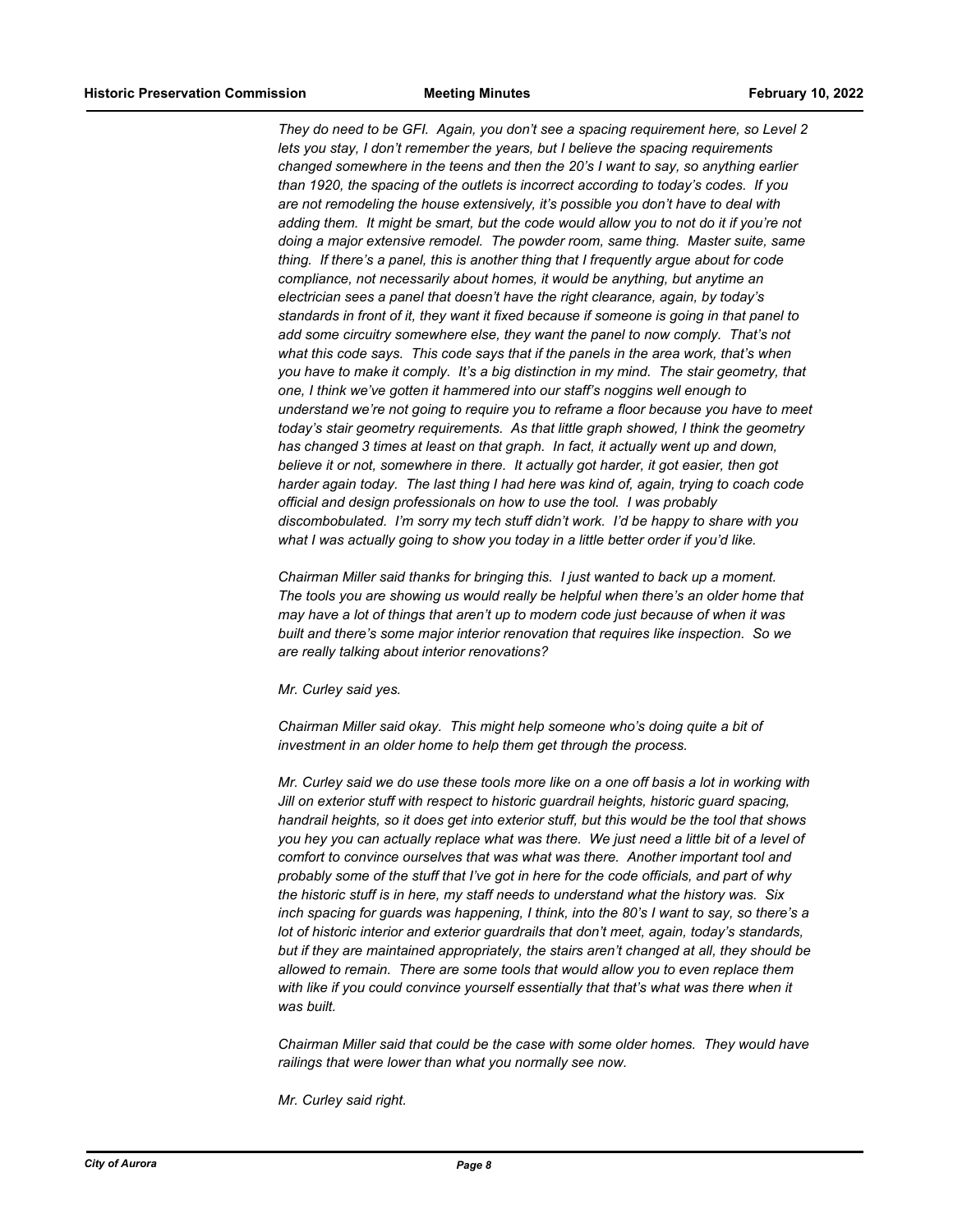*Chairman Miller said in fact I owned an older home that I would see markings where a railing around a small exterior porch, I could see a marking in the siding where the handrail had connected and it was definitely lower from what I would expect to see now. It was in a historic district. Had I recreated the railing, I thought I would be able to recreate it at the height that it apparently was, since the groove was still in the siding. Would that be correct?*

*Mr. Curley said yes.*

*Chairman Miller said it would look great. I don't know how good it would be at preventing people from falling off the porch.*

*Mr. Curley said the codes change for a reason, obviously, but the code is trying to strike a balance between what's reasonable for what's been there. I can see someone wondering about that, but I also presume that would have been there for 80 years and we are unaware of any issues that occurred with it. That's why all these tools exist. Again, we are just trying to promulgate their use more. I think we've gotten a lot of traction on the commercial side. I'd like to see more on the residential side.*

*Chairman Miller said has this been used with older residential in Aurora?*

*Mr. Curley said only on kind of a piecemeal basis, not to the extent that I just showed you. If it had, I would have been showing you a real example.*

*Chairman Miller said there was a home on Sunset. I think they came in for a COA for their exterior work, but he was also gutting the entire inside of the house.*

*Mr. Curley said that might have fallen into Category 3 anyway and then you wonder whether…*

*Mr. Chairman Miller said because he might have been at 100%.*

*Mr. Curley said I guess I just want to stress again, we need a design professional who is willing to work with the tool. We have people that are fantastic design professional in town, local guys and gals, not interested in using it at all and if that's who you bringing to the table to work with me on it, we are not going to get anywhere. They are not interested. We've done some training on this in the past and usually when someone asks me about that, I'll say well here's the people who have been interested enough to sit with us, in this case a day, on the commercial side, 2 days, to learn about the tools. Here's the list of people who learned and make sure when you are engaging them that they are willing to work with those tools if that's the way you want to go. Otherwise, we can all build something that meets today's standards too.*

*Chairman Miller said thank you for coming. This was interesting as always.*

**This Information/Discussion was information only.**

#### **PENDING**

#### **COMMITTEE REPORTS**

#### **A) Grants**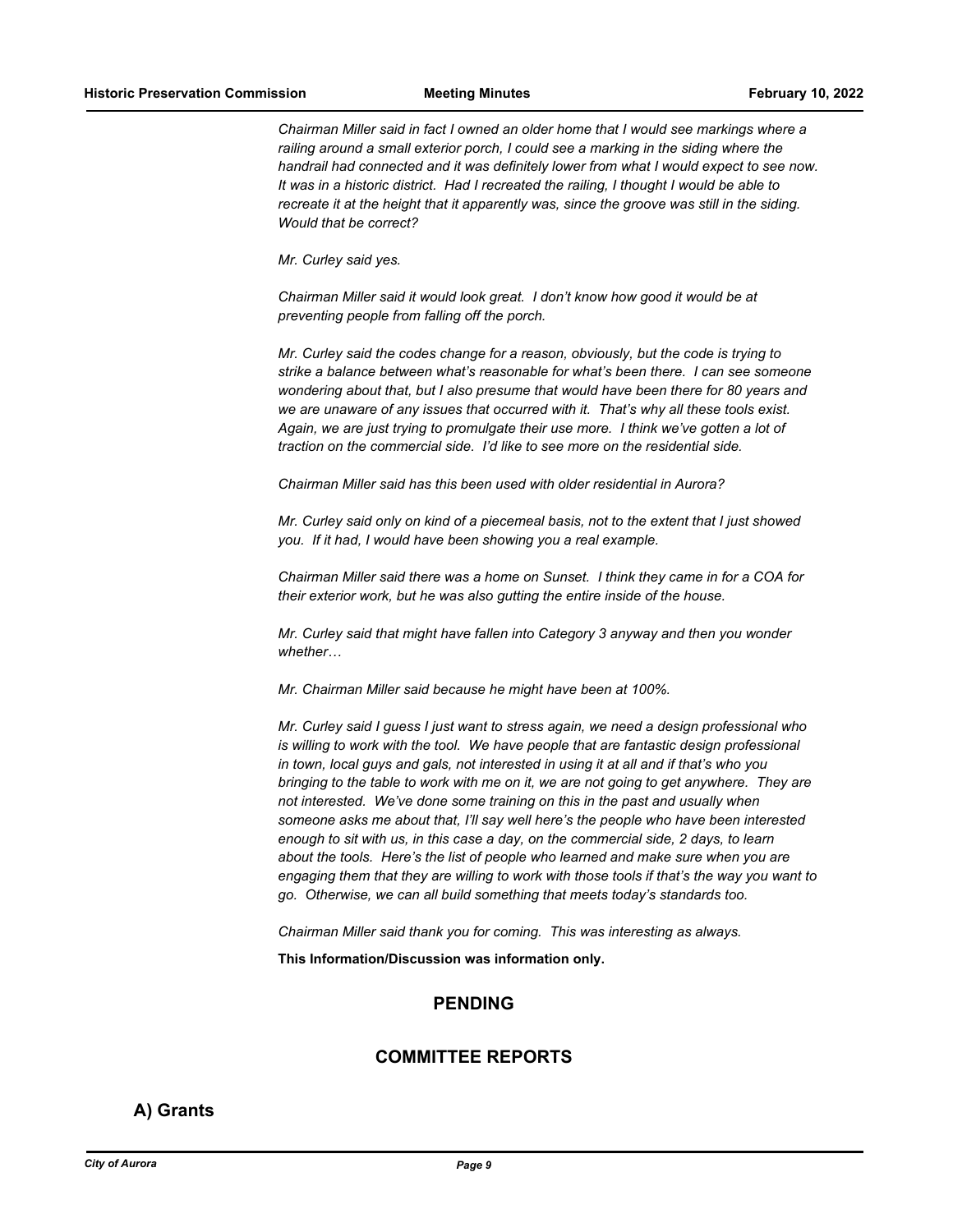*No Report.*

#### **B) Near Eastside Historic District**

*No Report.*

#### **C) Riddle Highlands Historic District**

*No Report.*

#### **D) Public Awareness**

*No Report.*

#### **E) Landmarks**

*No Report.*

#### **F) FoxWalk Design Review**

*No Report.*

#### **G) Tanner/Palace Historic District Committee**

*No Report.*

#### **ANNOUNCEMENTS**

*Mrs. Morgan said I handed out the cases closed. If you want to take a look at this. These are the cases that have been closed since the last time we did the report in October. You can note we've got several violations corrected. A window that they replaced with a vinyl has now been replaced with a wood window. One of the ones at 419 N. View where they changed out the door and the windows had been boarded up for years, the windows have been unboarded. The windows are behind it. They replaced it with a salvaged wood door. Staff felt probably not completely to the style of the building, but with it being a salvage and it was really a high stylistic building, I approved it. We gave the owners contact information for Rebuilding Together Aurora and the Neighborhood Project to try to help actually restore and do some work to the windows and porch. At 361 West Park, they had replaced the door and removed some of the surround of the door. They've reinstalled a new door. They actually had the original surround, so they put it back. There are a few that have been, I think we've kind of talked to this before, that unfortunately it can be a long process once you go through the violations internally. Then we take it to Administrative Hearings if we have no corrections. It can sit at Administrative Hearings for several months trying to get the homeowners attention to come. If they still don't come, we can close it with a fine at an Administrative Hearing. Then it is a discussion internally whether we take any further actions into like the court system or we can re-cite it and start the process over again. So several of them, that's kind of where they stand. We'll probably have to re-cite them.*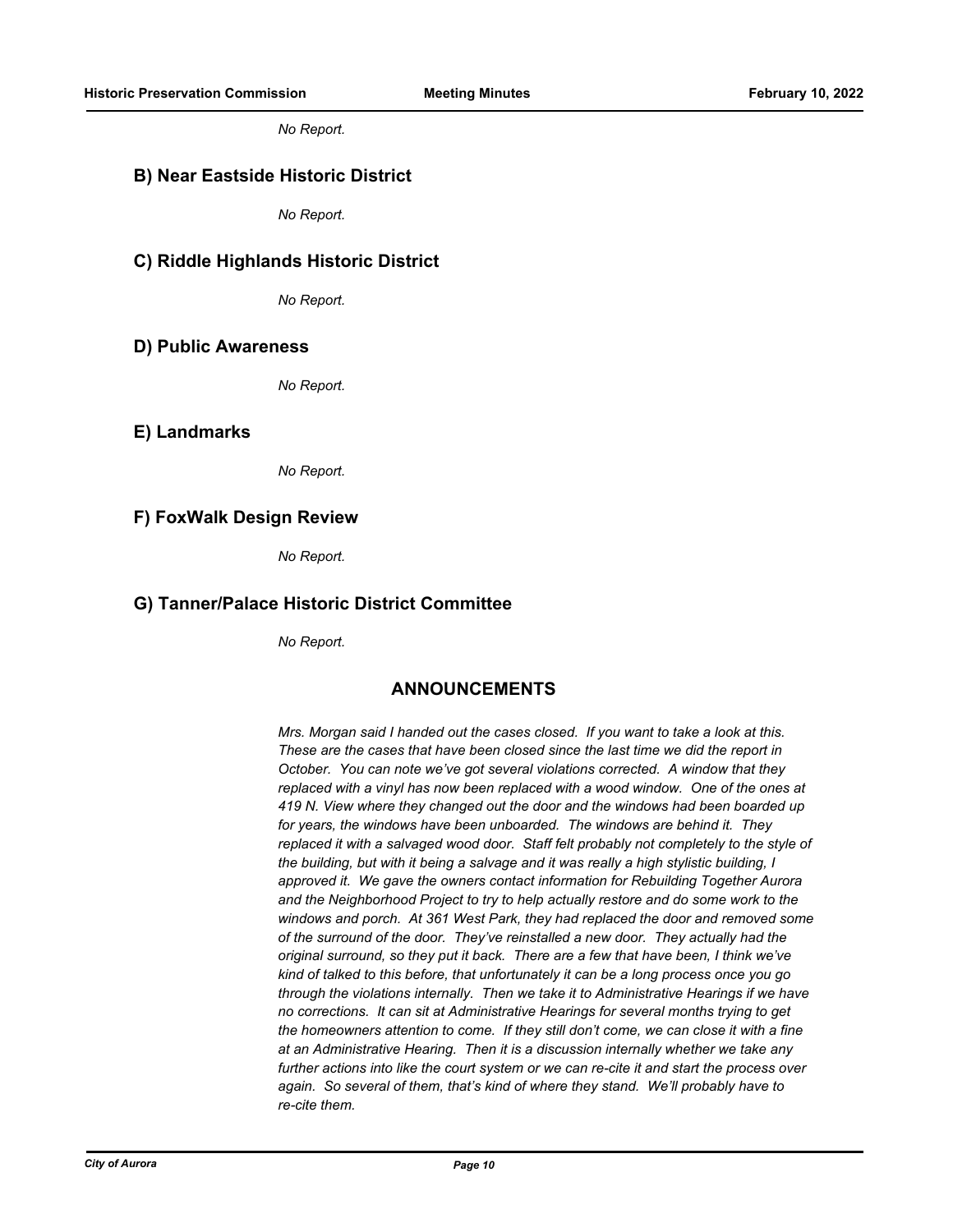*Chairman Miller said thank you for bringing this. I just have a question. Is it possible to get a similar report of just all the cases that are pending?*

*Mrs. Morgan said the open ones?*

*Chairman Miller said yes. Some of them I know are open for years. Sometimes we give people several years to comply.*

*Mrs. Morgan said I tried to get like kind of the bottom, some more of the active ones that still seem to be happening a lot. I will try to kind of give another one kind of where all of them stand. I know the one vinyl sided one where the homeowner sold it and with the agreement the new owners have come in to begin discussions with me about removing it and restoring the wood siding. That seems like they are aware of it. They did sign and saying they were, so that seems like they are starting to address that.*

*Chairman Miller said okay good. That would be helpful if we got like an active violation report. I probably would review it and see if there is anything I think is missing.*

*Mrs. Morgan said then just for the grants, I did do a call for applications for new grants, so please share that with all your neighbors. The current grants, a lot of them are closing up. The porch restoration on May Street is done. The owner just has to paint it in the spring. The Lawndale Avenue one where the stucco and the wood fascia have timbering, it is completed and then they are going to finish doing the windows through the Neighborhood Project through the winter into the spring. The one homeowner also doing soffits, fascia and gutters has the soffits and fascia work done. She still waiting on the gutters and for the weather to turn and get nice so she can get those in. They are ordered and ready, the half round gutters.*

*Chairman Miller said if we can bring up old business. There was a presentation, I was absent, but there was a presentation on work done to the Mutual Ground and we have some people in the audience that had talked about that previously. Could you recap?*

*Mrs. Ludwig said I just noticed you in the audience. You had come before asking about the Mutual Ground work. The architect and several of the people from Mutual Ground came and they gave a presentation to us on the work that they are doing and how they are doing it and they even brought in like plaster replicas of what they are doing. Jill, I don't know if there is a way to share that information, but it was a really, really good presentation. They were showing us not only the attention to detail, and I think they were asking for approval from us on the cornices, I believe, on the design, but they brought in a lot of stuff to show us. It was very detailed, even the way they were planning to reconstruct the columns to the point that we almost thought like should we be documenting this in some way to be able to share with the community. I don't know if any of you guys want to chime in on that, but we were so impressed, and we were like we wish you were here to be able to see it because it was really cool.*

*Mr. Petit said I was working.*

*Chairman Miller said so the approval they needed from us was maybe that it was to use some non-original material on the cornice.*

*Mrs. Morgan said on the capital.*

*Chairman Miller said on the capital. I wasn't here for that meeting, unfortunately. It sounds very interesting.*